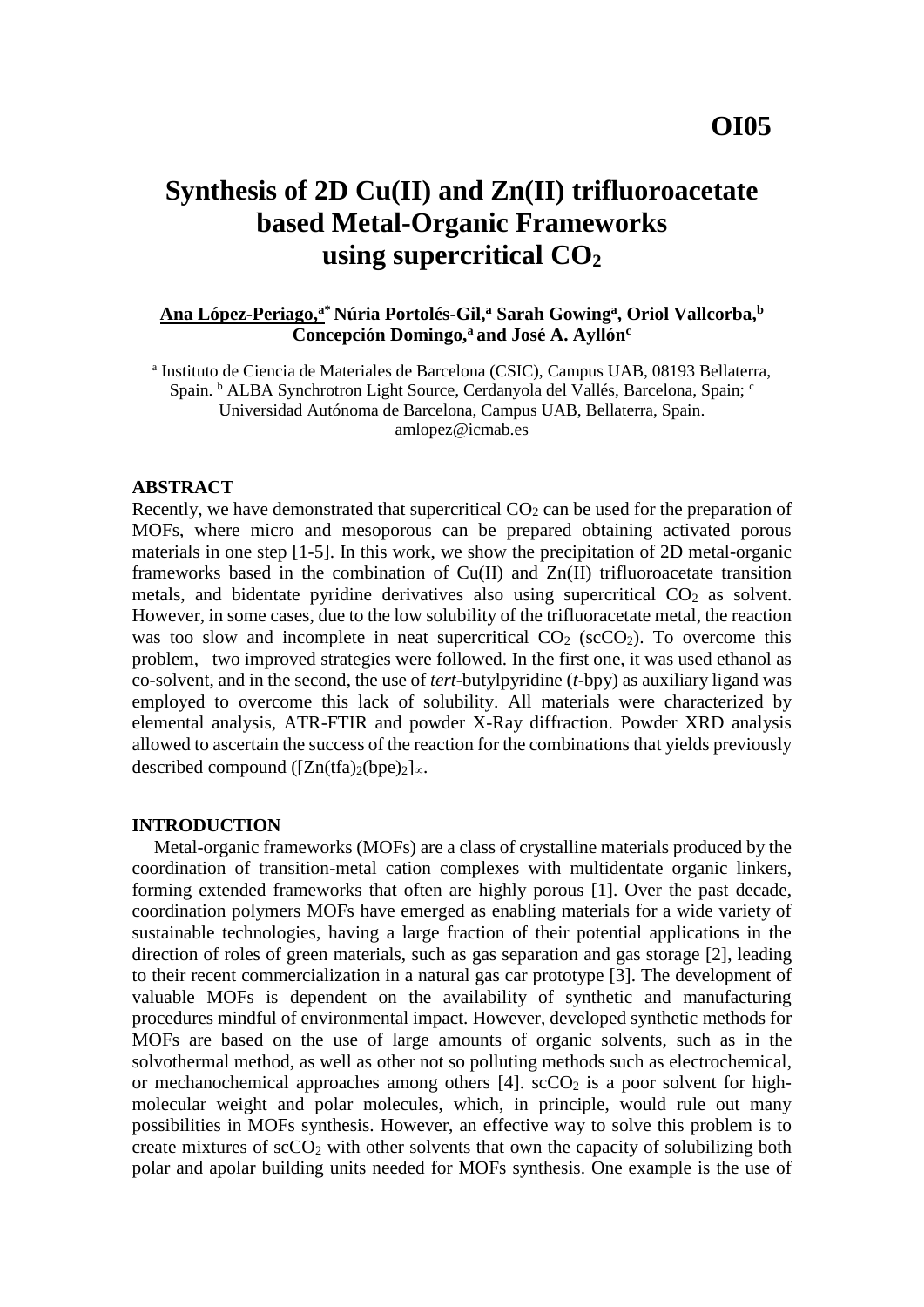combinations of  $scCO<sub>2</sub>$  and organic solvents (e.g., dimethylformamide), known as expanded switchable solvents [5]. In the recent past, the use of neat  $\sec O_2$  in the field of MOFs has been mainly limited to post-synthesis activation by cleansing entrapped undesired by-products or solvents to obtain ultra-high surface area MOFs [6]. However, a generic method for the crystallization of MOFs in scCO<sub>2</sub> is being developed in our research group, which focuses on the synthesis of one- (1D) [7], two- (2D) [8] and threedimensional (3D) [9] MOFs.

In this work we aim to study two different approaches that can be used to crystallize MOFs in  $\sec 0_2$ , using additives in  $\sec 0_2$ . Thus as a model, we used the reaction of a metal trifluoroacetate  $(M(tfa)_2)$  complex, that has very low or null solubility in scCO<sub>2</sub>. with a bidentate pyridine linker highly soluble in  $\sec O_2$  [10]. To increase the solubility of the metal precursor, the use of either ethanol as a co-solvent or *tert*-butylpyridine (*t*bpy) as auxiliary ligand for the metal complex is assayed [11].

## **MATERIALS AND METHODS**

#### **Materials**

The structures of the used reagents and additives are schematized in Fig. 1 a). Copper(II) trifluoroacetate hydrate (Cu(tfa)<sub>2</sub>), zinc(II) trifluoroacetate hydrate (Zn(tfa)<sub>2</sub>), 4,4'-dipyridine (bpy), 1,2-bis(4-pyridyl)ethylene (bpe), 1,3-bis(4-pyridyl)propane (bpp), *tert*-butylpyridine (*t*-bpy) were of commercial grade and used as received (Sigma Aldrich). Ethanol (EtOH) was purchased from Panreac. Compressed  $CO<sub>2</sub>$  (99.95 v%) was supplied by Carburos Metálicos S.A. (Spain).



**Fig 1.** a) Structures of the used reagents and additives. b) Schematic representation of the high pressure equipment used in the MOFs crystallization experiments.

#### **Methods**

MOFs preparation in  $\sec O_2$  was carried out in a high pressure 100 mL Thar Design autoclave, equipped with two opposite sapphire windows (Fig. 1 (b)). In each experiment, the autoclave was charged with  $ca$ . 200 mg of  $M(tfa)_2$  and a weighted amount of each studied dipyridin (dpy), calculated slightly in excess of the quantity needed to achieve the molar ratio 1:2 for  $M<sup>II</sup>$ :dpy. The reagents were added into a 10 mL Pyrex vial together with a small magnetic stir bar. The vial was capped with filter paper. The reactor was sealed at ambient temperature and filled with liquid  $CO<sub>2</sub>$  at 6 MPa, while stirring at 500 rpm. In the standard protocol, the system was then heated at 333 K using resistances and the pressure was increased up to 20 MPa with a syringe pump (Teledyne Isco 260D). These working conditions were maintained for a period of 3 h. Finally, the system was depressurized to atmospheric pressure and cooled to room temperature. Three different methods were used to obtain the desired end-product, which are described following.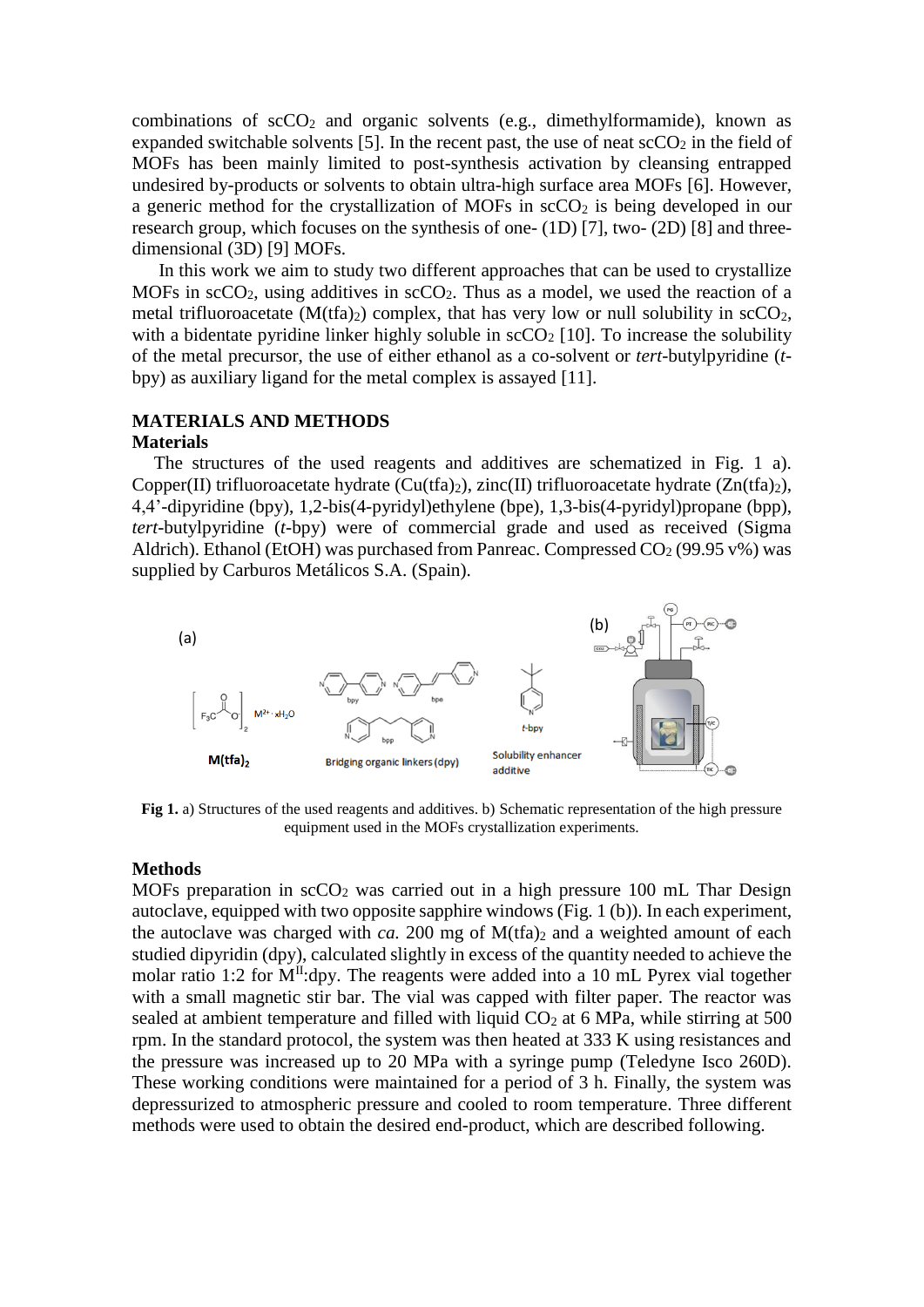**Method A**. 2 mL of EtOH was added as a co-solvent to the Pyrex vial together with the MOF reagents.

**Method B**. A metal complex intermediate containing the *t*-bpy unit, with formula  $M(tfa)_{2}(t-bpy)_{x}$ , was previously prepared by reacting  $M(tfa)_{2}$  with an excess of liquid *t*bpy. In the MOF synthesis experiments, the intermediate was added to the Pyrex vial instead of the corresponding  $M(tfa)$ <sub>2</sub> hydrate together with the pyridine reagent.

**Method C**. The *t*-bpy was added to the Pyrex vial as a free ligand, together with the MOF building blocks  $(M(tfa)_2)$  hydrate and pyridine reagent) thus avoiding the necessity of synthetizing the intermediate. Different ratios of  $\overline{M}^{II}$ :*t*-bpy were experimentally tested (Table 1).

#### **Characterization**

Prepared samples were structurally characterized by X-ray diffraction (XRD) on a Siemens D-5000 diffractometer with Cu K<sub>α</sub> radiation, in the 20 range of 5-30°. Samples chemical composition was assessed by elemental analysis (EA) carried out using a Flash EA2000 Thermo Fisher Scientific analyser. Morphological features were examined by scanning electron microscopy (SEM) with a Quanta Fei 200 microscope.

## **RESULTS**

#### **Method A: Reactions performed by adding a co-solvent.**

To overcome the solubility problems in  $\mathrm{scCO}_2$  associated with the metal complexes, 2 ml of ethanol was added as a co-solvent to the reactor. The addition of EtOH not only rises de polarity of the solvent mixture, but also increases substantially the solubility of hydrated coordination compounds like the reagent  $M(tfa)<sub>2</sub>·xH<sub>2</sub>O$  used in this work, by breaking the hydrogen bonds stablished between metal complex molecules [12]. Following the standard protocol, the formation of the targeted  $[Zn(tfa)_2(bpe)_2]_{\infty}$  and  $[Zn(tfa)_2(bpy)_2] \propto$  coordination polymers was achieved (Figs. 2a(C), b(B) respectively), although  $[Zn(tfa)2(bpy)2] \propto$  was obtained as a contaminated phase. The stoichiometry was calculated in based of the elemental analysis obtained from pure phases.



**Fig 2**. Powder XRD patterns obtained for the precipitated Zn MOFs: (a)  $[Zn(tfa)_{2}(bpe)_{2}] \propto$ ; **A**: simulated from single crystal reported data [20]; **B:** with EtOH; **C** using the  $Zn(fa)_{2}(t-bpy)_{2,3}$  intermediate; **D** adding free *t*-bpy in a 1:0.5 molar ratio; and (b)  $[Zn(tfa)(bpy)] \propto$ , synthetized in; **A:** in scCO<sub>2</sub>, in 60 h, **B**: with EtOH, **C**: using the  $Zn(t-bpy)_{2,3}$  intermediate; and **D**: adding free *t*-bpy in a 1:2 molar ratio.

 $[Zn(tfa)_2(bpe)_2] \propto$ , has a known structure, [13] and data presented gave an excellent match between reported and our obtained XRD data Figs. 2a(A).

## **Method B: Reactions performed by using a precursor of**  $M(ffa)_{2}(t-bby)_{x}$ **.**

In a previous work [11] we showed how *t*-bpy, having the bulky apolar *tert*-butyl group interacts favorably with CO<sup>2</sup> molecules increasing the solubility of insoluble compounds.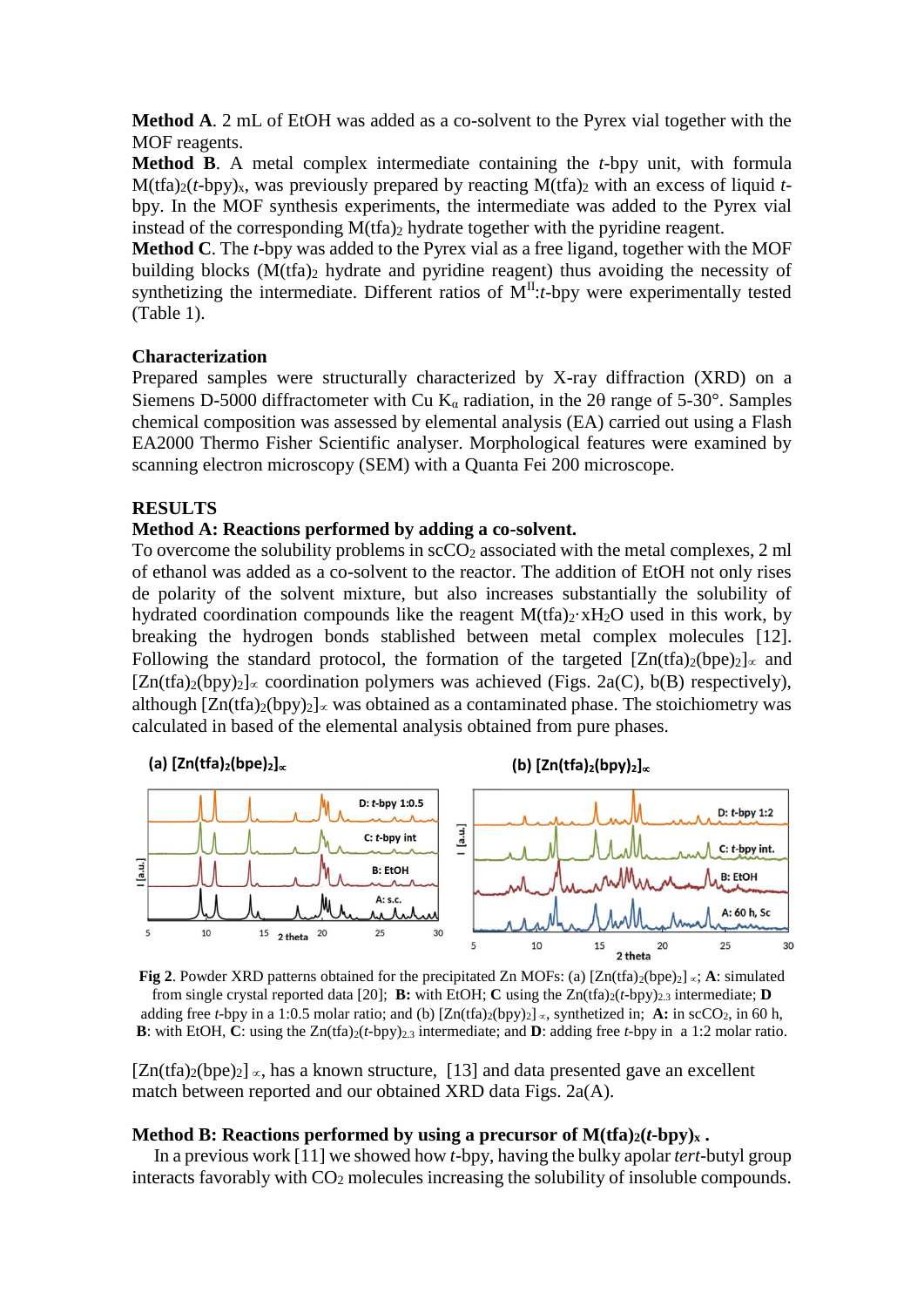Based on this findings, in this work *t*-bpy ligand was added to the reaction media as a part of a solid precursor in the form of  $M(tfa)_{2}(t-bpy)_{x}$  previously prepared. An intermediate of the type  $Zn(fa)_{2}(t-bpy)_{2,3}$ , was first synthetized and further reacted in  $\sec O_2$  with either bpe or bpy. XRD characterization showed that using this method, pure phases of  $[Zn(tfa)_2(bpe)_2]_{\propto}$  and  $[Zn(tfa)_2(bpv)_2]_{\propto}$  could be straightforward crystallized in neat  $\text{scCO}_2$  in runs of only 3 h (Fig. 2a(C) and 2b(C), respectively).

The effectiveness of this approach was also examined for similar reactions involving  $Cu<sup>H</sup>$ , for which the intermediate  $Cu(tfa)_{2}(t-bpy)_{2.5}$  (Fig. 3(B) was synthetized. In this case, when using the bpp linker, the EA indicated that a coordination polymer of stoichiometry  $[Cu(tfa)_{2}(bpp)_{2}]_{\infty}$  was obtained, as in the case of the  $Zn^{II}$  complex.



**Fig. 3.** Powder XRD patterns obtained for the precipitated MOFs  $\lbrack \text{Cu(tfa)}_{2}(bpp)_{2} \rbrack \propto (\text{A})$  simulated from synchrotron elucidated structure (SI), and synthetized in  $\text{SCO}_2$ : (B) using the Cu(tfa)<sub>2</sub>(*t*-bpy)<sub>2.5</sub>. intermediate, and adding free *t*-bpy in M<sup>II</sup>:*t*-bpy molar ratios of C 1:2, D 1:1, E 1:0.5 and F 1:0.14.

## **Method C: Reactions performed by addition of** *t***-bpy directly added to the reactor**.

In the previous method, a common observation in all the experiments is that the auxiliary ligand *t*-bpy was never incorporated to the final coordination polymer. On the contrary, it was released to the supercritical phase once its substitution by the dpy linker was effective. Based on this finding, we introduced *t*-bpy directly to the reactor to allow this secondary ligand to thermodynamically compete *in situ* with the dpy for the metal positions. Moreover, it was observed experimentally that the amount of added secondary ligand can be reduced considerably, in some cases even 50 times, and still getting the crystalline expected end product. In this protocol, the process of MOF crystallization is envisioned as starting with the formation of an intermediate of the type  $M(tfa)_{2}(t-bpy)_{x}$ by the favored reaction of  $M(tfa)$ <sub>2</sub> with solubilized *t*-bpy. Then, the soluble intermediate can react with solubilized dpy linker forming the thermodynamically stable coordination polymer, which precipitates. The released *t*-bpy ligand turns out to the solution and can react over with remaining M(tfa)<sub>2</sub> molecules, thus having a catalyst-like behavior. The process is schematized in Fig. 4.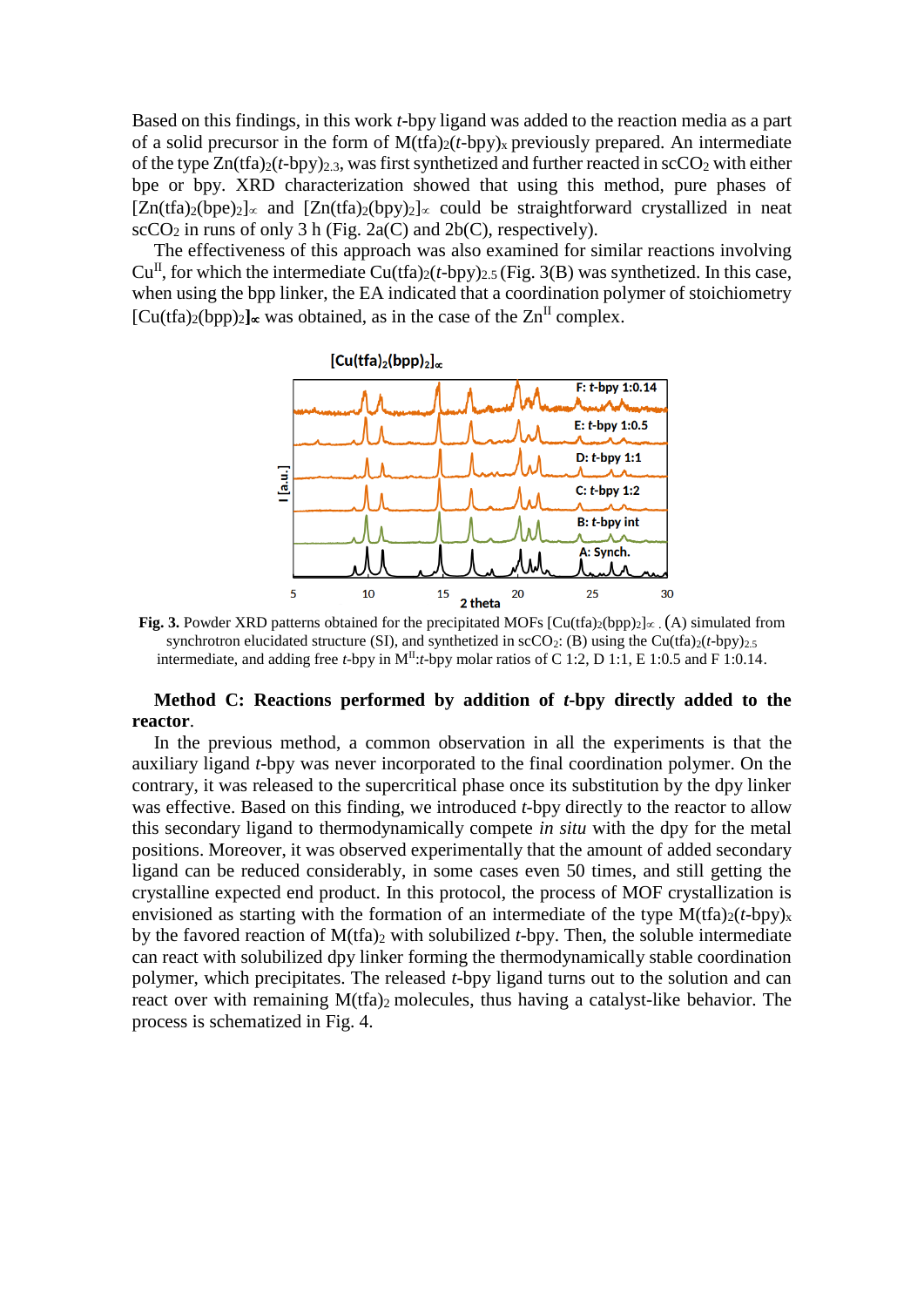

**Fig. 4.** Schematic representation of the pathway used for  $[M(tfa)_{2}(dpy)_{2}] \propto$  synthesis following Method C, showing the recirculation of the *t*-bpy towards  $M(fra)_2$ .

Table 1 displays the M<sup>II</sup>:*t*-bpy molar ratios studied in the different experiments, ranging from 1:2 to 1:0.15. For systems involving either  $\text{Zn}^{\text{II}}$  or  $\text{Cu}^{\text{II}}$  and free *t*-bpy in molar ratios from 1:2 to 1:0.5, the recorded XRD patterns, in general, revealed the precipitation of the expected phase after only 3 h of reaction time (Fig. 2a(D) and b(C) for  $\text{Zn}^{\text{II}}$  and Fig.  $3(C,D,E)$  for Cu<sup>II</sup>). An exception to this rule was the MOF  $[Zn(tfa)_2(bpy)_2]_{\alpha}$ , which could not be obtained pure at molar ratios lower that 1:2. For  $Cu<sup>H</sup>$  compounds, the linker concentration was further lowered to 1:0.14 molar ratio.

**Table 1:** Experimental conditions and reagents molar ratios used in the different experiments.

| Metal  | Linker<br>bpe | Additive                                                | t[h] | $M^{II}$ : <i>t</i> -bpy added molar ratio |     |       |        |
|--------|---------------|---------------------------------------------------------|------|--------------------------------------------|-----|-------|--------|
| Zn(II) |               |                                                         |      |                                            |     |       |        |
|        |               | <b>EtOH</b>                                             | 3    | 1:0                                        |     |       |        |
|        |               | $t$ -bpy(int) <sup>(a)</sup>                            | 3    | 1:2.5                                      |     |       |        |
|        |               | $t$ -bpy $^{(b)}$                                       | 3    |                                            |     | 1:0.5 |        |
|        | bpy           |                                                         |      |                                            |     |       |        |
|        |               | EtOH                                                    | 3    | 1:0                                        |     |       |        |
|        |               |                                                         | 3    | 1:2.5                                      |     |       |        |
|        |               | $t$ -bpy(int) <sup>(a)</sup><br>$t$ -bpy <sup>(b)</sup> | 3    |                                            |     | 1:0.5 | 1:0.14 |
| Cu(II) | bpp           | $t$ -bpy(int) <sup>(a)</sup>                            | 3    | 1:2.5                                      |     |       |        |
|        |               | $t$ -bpy $(b)$                                          | 3    | 1:2                                        | 1:1 | 1:0.5 | 1:0.14 |

<sup>a</sup> added as intermediate  $M(tfa)_{2}(t-bpy)_{2.5}$ 

**b** added as a liquid

The influence on the morphology of the addition of *t*-bpy and its concentration was studied in the precipitated pure compounds.



 $[Zn(tfa)_2(bpe)_2]_{\propto}$  \_EtOH  $[Zn(tfa)_2(bpe)_2]_{\propto}$  \_t-bpy(int)  $[Zn(tfa)<sub>2</sub>(bpe)<sub>2</sub>]<sub>~</sub>$ \_t-bpy(1:0.5) **Fig. 5.** SEM micrographs of the  $[Zn(ta)_{2}(bpe)_{2}]_{\alpha}$  precipitated samples described in Table 1:(a, in neat scCO2, (b) with EtOH, and (c) with t-bpy solid intermediate, and (d) with added free *t*-bpy.

For  $[Zn(fa)_2(bpe)_2]_{\infty}$  polyhedric micrometric crystals were obtained by using the ethanol as co-solvent (Fig. 5 (a)), the intermediate (Fig. 5 (b)), and by adding free *t*-bpy in the relatively high molar ratio of 1:0.5 (Fig.  $5(c)$ ). Comparing the three micrographs, it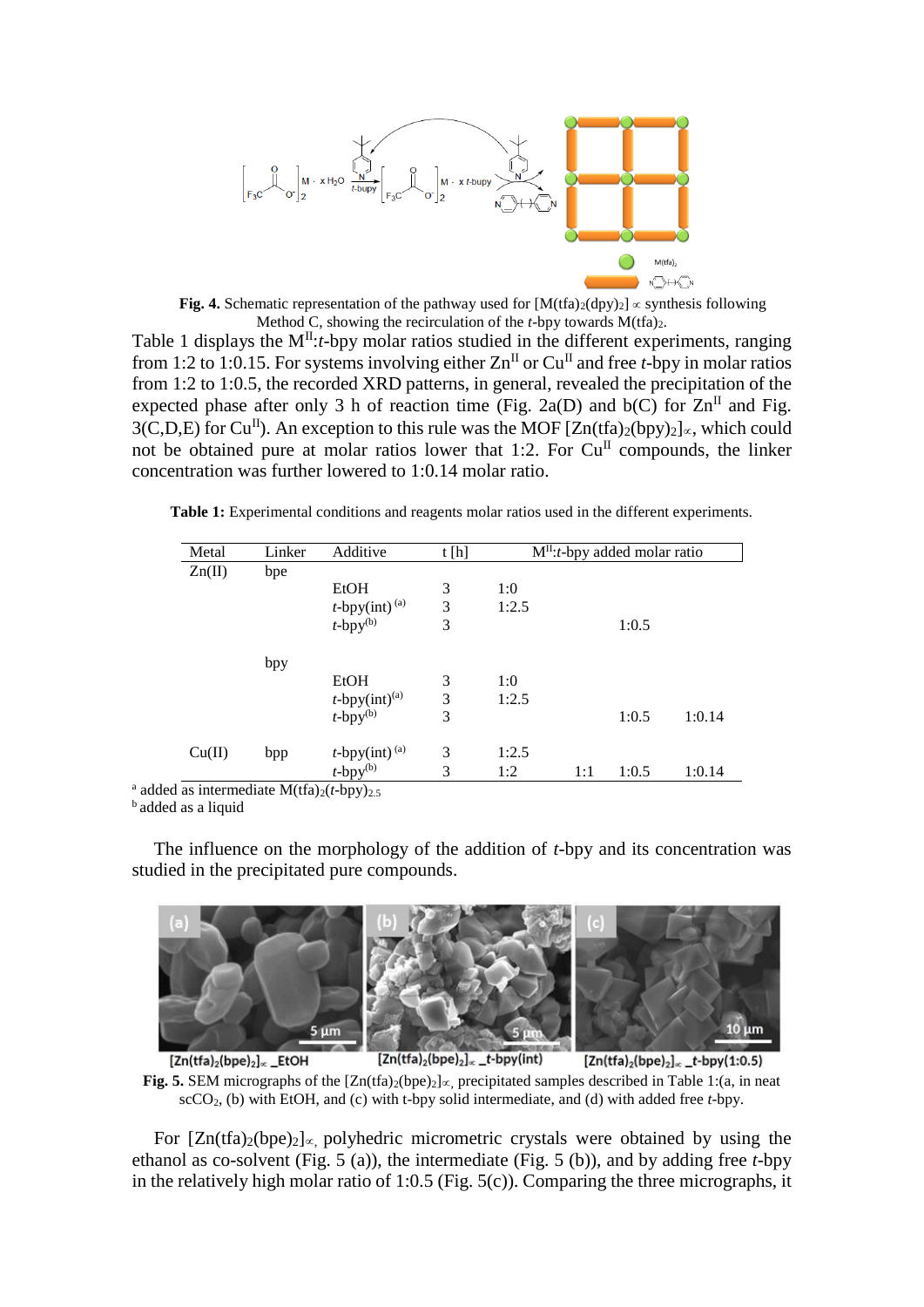can be observed that crystals using *t*-bupy in either way were better shaped than those obtained with EtOH co-solvent. Crystals obtained using Method C (Fig. 5c) were better crystallized than those obtained following Method B (Fig. 5a), likely due to slower crystal growth kinetics occurring in the former.

The SEM analysis was extended to the precipitated  $\lbrack Cu(tfa)_{2}(bpp)_{2} \rbrack \propto$ . In a reaction media involving a relatively high concentration of *t*-bpy, i.e., the one with the intermediate  $\left[\text{Cu}(\text{tfa})_2(t-\text{bpy})_{2.5}\right]$  and those with  $\text{Cu}^{\text{II}}:t-\text{bpy}$  molar ratios of 1:1, small particles of 1 to 3 µm were precipitated (Fig. 6a-c). On the contrary, significantly larger crystals, higher than 5 µm, were obtained in reactions involving low concentrations of the auxiliary ligand, e.g.,  $M<sup>H</sup>:t$ -bpy molar ratios of 1:0.5 and 1:0.14 (Fig. 6d,e).



**Fig. 6**. SEM micrographs of the different precipitated samples of  $\overline{[Cu(tfa)_{2}(bpp)_{2}]_{\infty}}$  MOF in the presence of *t*-bpy added as: (a) intermediate, or free in Cu<sup>II</sup>:bpp molar ratios of (b) 1:1, (c)1:0.5, and (d) 1:0.14.

# **CONCLUSION**

This work demonstrates the efficiency of the alternative procedure using an intermediate involving *t*-bpy as auxiliary ligand. The *t*-bpy forms and adduct with the metal complex, highly increasing its solubility. Further, the synthesis of the solid intermediate can be avoided by adding small amounts of free *t*-bpy ligand to the reaction media, thus upgrading the synthetic protocol by reducing the number of reaction steps needed to achieve the objective. The process has been tested in 2D MOFs involving  $\text{Zn}^{\text{II}}$  or  $\text{Cu}^{\text{II}}$ trifluoroacetate and several linear bipyridines. Modulation of the solubility and thus, of the coordination equilibrium, arises from the introduced auxiliary ligand, competing with MOF's bridging linkers for coordination to the metal ions. The auxiliary ligand lack of further binding sites, thus hindering additional assembly of the crystal network in this direction and inducing some control over the MOF crystal size and shape.

## **ACKNOWLEDGEMENTS**

This work was financed by the Spanish National Plan of Research CTQ2014-56324-CO2- P1 and CTQ2017-83632. The financial support from the Spanish MEC, through the Severo Ochoa Program for Centers of Excellence in R&D (SEV- 2015-0496) is acknowledged. A.L.P. acknowledges the RyC-2012-11588 contract.

#### **REFERENCES**